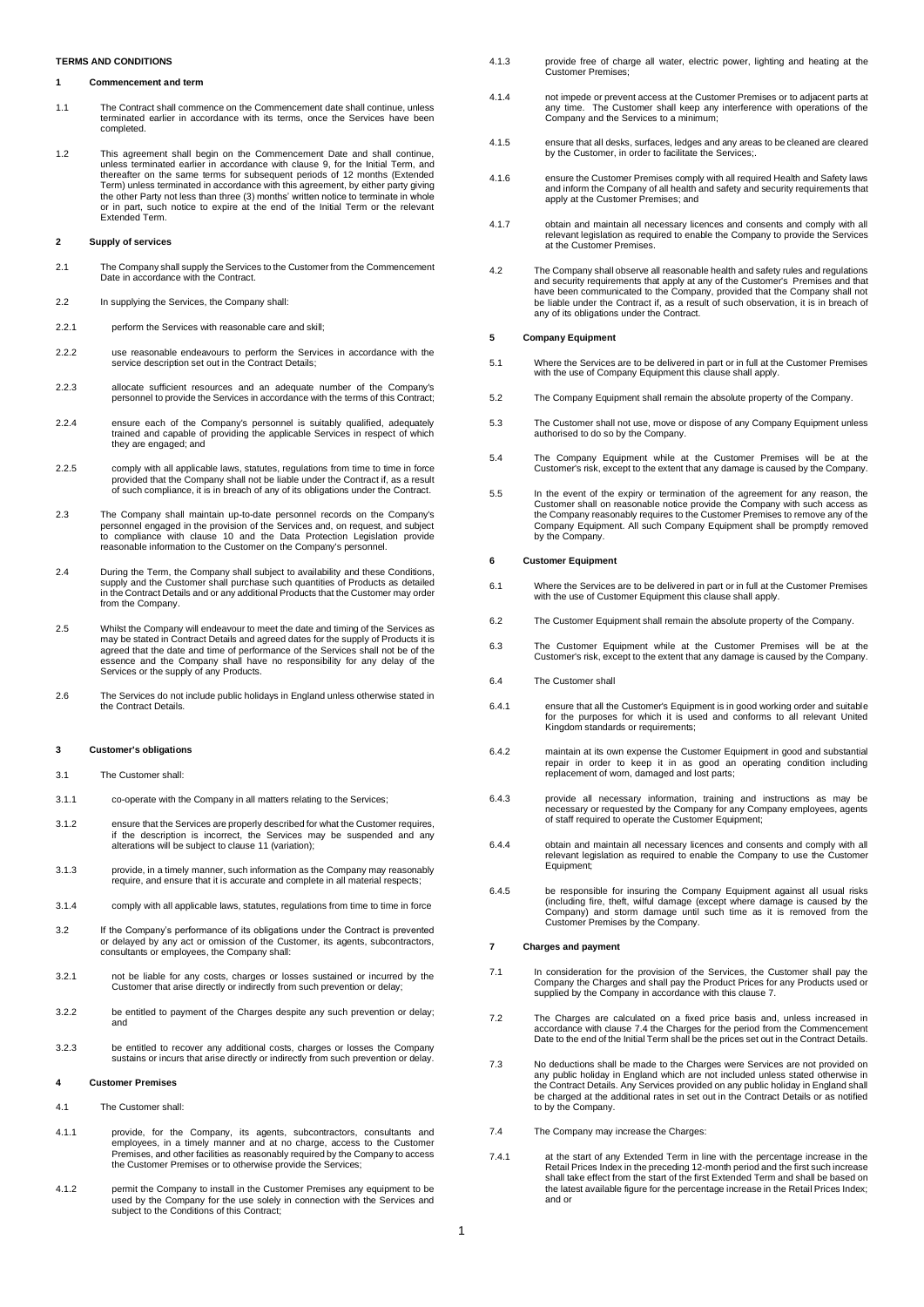- 7.4.2 at any time in the event of any increase in national insurance contributions; or wages due to an increase or introduction of any statutory minimum wage rate(s);or any other levy by any Government Department made upon the company in respect of its employees
- 7.5 The Charges for the Services do not include any Products which will be charged in accordance with the Product Prices detailed in the Contract Details or as otherwise notified to the Customer from time to time.
- 7.6 All amounts payable by the Customer are exclusive of amounts in respect of VAT.<br>The Customer shall, on receipt of a valid VAT invoice from the Company, pay to<br>the Company any additional amounts in respect of VAT at the
- 7.7 The Company shall submit invoices for the Charges and any Product Prices plus VAT if applicable to the Customer on a monthly basis in arrears.
- 7.8 The Customer shall pay each invoice due and submitted to it by the Customer, within 30 days of receipt, to a bank account nominated in writing by the Company.
- 7.9 If the Customer fails to make any payment due to the Company under the Contract by the due date for payment, then, without limiting the Supplier's remedies under claus[e 9](#page-1-0) (Termination):
- 7.9.1 the Customer shall pay interest on the overdue sum from the due date until payment of the overdue sum, whether before or after judgment. Interest under this clause will accrue each day at 4% a year above the Bank of England's base rate from time to time, but at 4% a year for any period when that base rate is below 0%.
- 7.9.2 the Company may suspend all Services until payment has been made in full.
- 7.10 All amounts due under the Contract from the Customer to the Company shall be paid by in full without any set-off, counterclaim, deduction or withholding (other than any deduction or withholding of tax as required by law).
- 7.11 Any queries on an invoice must be raised in writing by the Customer within 30 days of the invoice date, otherwise the invoiced amount shall be deemed to be accepted by the Customer.

#### <span id="page-1-2"></span>**8 Limitation of liability**

- 8.1 The Supplier has obtained insurance cover in respect of its own legal liability for individual claims not exceeding £5,000,000 per claim. The limits and exclusions in this clause reflect the insurance cover the Supplier has been able to arrange and the Customer is responsible for making its own arrangements for the insurance of any excess loss.
- 8.2 References to liability in this clause [8](#page-1-2) include every kind of liability arising under<br>or in connection with the Contract including but not limited to liability in contract,<br>tort (including negligence), misrepresentati
- <span id="page-1-3"></span>8.3 Nothing in this claus[e 8](#page-1-2) shall limit the Customer's payment obligations under the Contract.
- <span id="page-1-4"></span>8.4 Nothing in the Contract limits any liability which cannot legally be limited, including but not limited to liability for:
- 8.4.1 death or personal injury caused by negligence;
- 8.4.2 fraud or fraudulent misrepresentation; and
- 8.4.3 breach of the terms implied by section 2 of the Supply of Goods and Services Act 1982 (title and quiet possession).
- 8.5 Subject to clause [8.3](#page-1-3) (No limitation on customer's payment obligations), and claus[e 8.4](#page-1-4) (Liabilities which cannot legally be limited) the Company's total liability to the Customer for all other loss or damage shall not exceed £5,000,000.
- 8.6 The caps on the parties' liabilities shall be reduced by:
- 8.6.1 payment of an uncapped liability; and
- 8.6.2 amounts awarded by a court or arbitrator, using their procedural or statutory powers in respect of costs of proceedings or interest for late payment.
- 8.7 Subject to claus[e 8.3](#page-1-3) (No limitation on customer's payment obligations) and clause<br>[8.4](#page-1-4) (Liabilities which cannot legally be limited), this clause [8.5](#page-1-5) sets out the types<br>of loss that are wholly excluded:
- 8.7.1 loss of profits;
- 8.7.2 loss of sales or business;
- 8.7.3 loss of agreements or contracts;
- 8.7.4 loss of anticipated savings;
- 8.7.5 loss of use or corruption of software, data or information;
- 8.7.6 loss of or damage to goodwill; and
- 8.7.7 indirect or consequential loss.
- 8.8 The Company has given commitments as to compliance of the Services with relevant specifications in clause [2.](#page-0-2) In view of these commitments, the terms implied by sections 3, 4 and 5 of the Supply of Goods and Services Act 1982 are, to the fullest extent permitted by law, excluded from the Contract.

8.9 Unless the Customer notifies the Company that it intends to make a claim in respect of an event within the notice period, the Company shall have no liability for that event. The notice period for an event shall start on the day on which the Customer became, or ought reasonably to have become, aware of the event having occurred and shall expire 12 months from that date. The notice must be in writing and must identify the event and the grounds for the claim in reasonable detail.

#### <span id="page-1-0"></span>**9 Termination**

- 9.1 Without affecting any other right or remedy available to it, either party to the Contract may terminate it with immediate effect by giving written notice to the other party if:
- 9.1.1 the other party commits a material breach of any term of the Contract which breach is irremediable or (if such breach is remediable) fails to remedy that breach within a period of 30 days after being notified in writing to do so; or
- 9.1.2 the other party takes any step or action in connection with its entering administration, provisional liquidation or any composition or arrangement with its creditors (other than in relation to a solvent restructuring), being wound up (whether voluntarily or by order of the court, unless for the purpose of a solvent restructuring), having a receiver appointed to any of its assets or ceasing to carry on business or, if the step or action is taken in another jurisdiction, in connection with any analogous procedure in the relevant jurisdiction;
- 9.2 Without affecting any other right or remedy available to it, the Company may terminate the Contract with immediate effect by giving written notice to the Customer if:
- 9.2.1 the Customer fails to pay any amount due under the Contract on the due date for payment;
- 9.2.2 there is a change of control of the Customer; or
- 9.2.3 if there is any breach of claus[e 3.1.4](#page-0-3) (compliance with laws) an[d 4.1](#page-0-4) (Customer Premises).
- 9.3 Without affecting any other right or remedy available to it, the Company may terminate the Contract without cause by giving 6 months written notice to the Customer.
- 9.4 On termination of the Contract for whatever reason:
- 9.4.1 the Customer shall immediately pay to the Company all of the Company's<br>outstanding unpaid invoices and interest and, in respect of Services supplied<br>but for which no invoice has been submitted, the Company may submit invoice, which shall be payable immediately on receipt;
- 9.4.2 any provision of the Contract that expressly or by implication is intended to come into or continue in force on or after termination or expiry of the Contract shall remain in full force and effect; and
- 9.4.3 termination or expiry of the Contract shall not affect any of the rights, remedies, obligations or liabilities of the parties that have accrued up to the date of termination or expiry, including the right to claim damages in respect of any breach of the Contract which existed at or before the date of termination or expiry.

### <span id="page-1-1"></span>**10 Data protection**

- 10.1 Both parties will comply with all applicable requirements of the Data Protection Legislation. This clause [10](#page-1-1) is in addition to, and does not relieve, remove or replace, a party's obligations or rights under the Data Protection Legislation.
- <span id="page-1-5"></span>10.2 The parties acknowledge that for the purposes of the Data Protection Legislation, each party is a Data Controller. Where it is necessary to share any personal data for the purposes of this Contract the recipient shall comply with all the obligations imposed on a controller under the Data Protection Legislation, including the following:
- 10.2.1 to ensure that it has all necessary notices and consents in place to enable lawful transfer of the data for the intended purpose;
- 10.2.2 to process the personal data only for the purpose;
- 10.2.3 to ensure all individuals required to undertake any obligation under this
- 10.2.4 to ensure that it has in place appropriate technical and organisational measures to protect against unauthorised or unlawful processing of the personal data and against accidental loss or destruction of, or damage to, the personal data; and
- 10.2.5 not to transfer any personal data outside the EEA unless the transferor ensures that (i) the transfer is to a country approved by the European Commission as<br>providing adequate protection pursuant to Article 45 of the GDPR; or (ii) there<br>are appropriate safeguards in place pursuant to Article 46 of the binding corporate rules are in place or (iv) one of the derogations for specific situations in Article 49 of the GDPR applies to the transfer.
- 10.3 Each party shall assist the other in complying with all applicable requirements of the Data Protection Legislation in relation to any shared personal data and in particular, each party shall:
- 10.3.1 assist the other party in ensuring compliance with its obligations under the Data Protection Legislation with respect to security, personal data breach notifications, data protection impact assessments and consultations with supervisory authorities or regulators;
- 10.3.2 notify the other party without undue delay on becoming aware of any breach of the Data Protection Legislation; and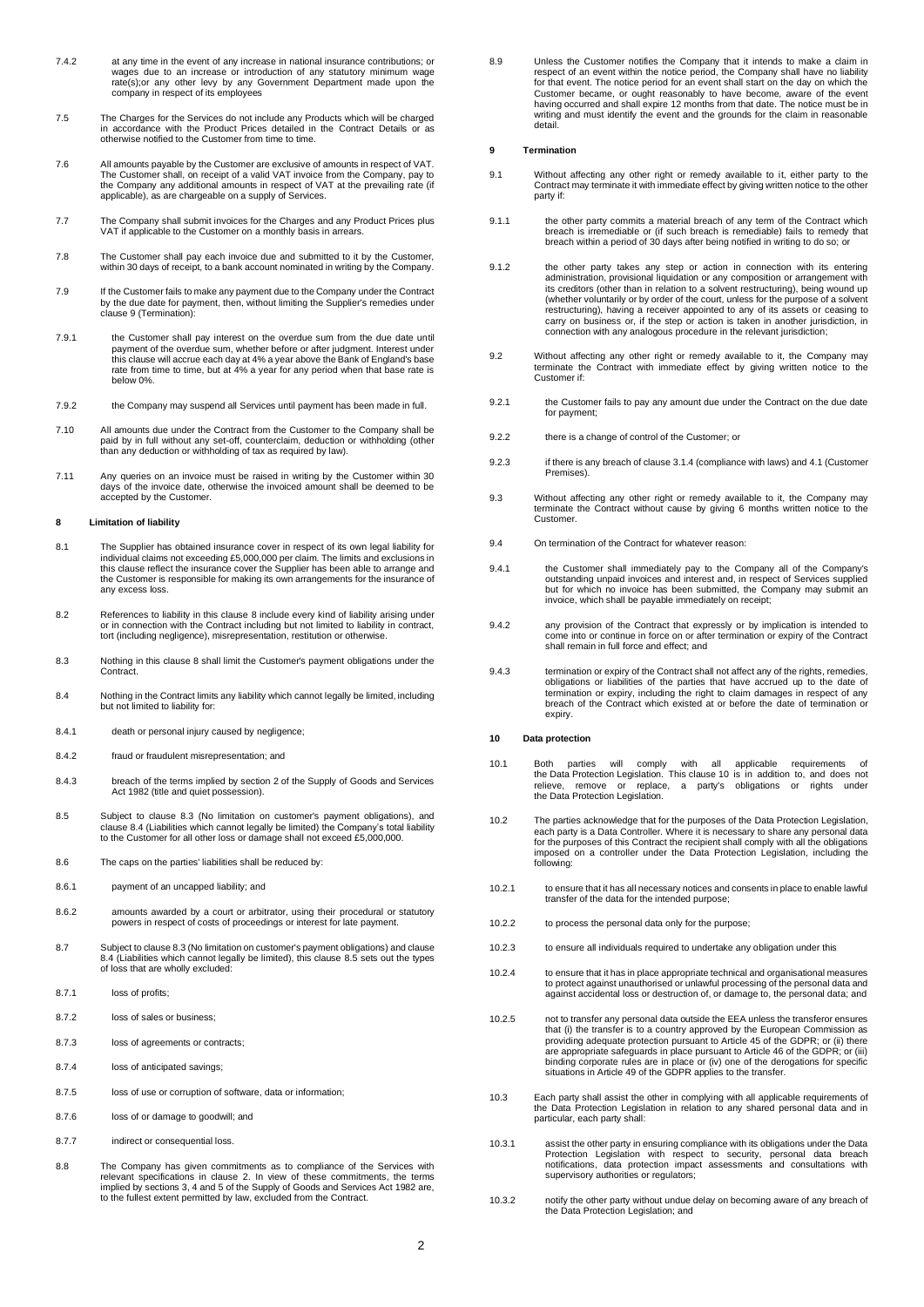10.3.3 maintain complete and accurate records and information to demonstrate its compliance with this clause [10.](#page-1-1)

## **11 Staff**

11.1 The Customer and the Company have agreed the terms and conditions which shall apply in relation to Employees and Transferring Employees in Schedule 2 (Employees) and both parties shall comply with the provisions of Schedule 2 (Employees).

# **12 Force majeure**

- 12.1 The Company shall not be in breach of the Contract nor liable for delay in performing, or failure to perform, any of its obligations under the Contract if such delay or failure result from events, circumstances or causes beyond its reasonable control or a Force Majeure Event.
- 12.2 Provided it has complied with claus[e 12.3,](#page-2-0) if the Company is prevented, hindered or delayed in or from performing any of its obligations under this agreement by a Force Majeure Event, the Company shall not be in breach of this agreement or<br>otherwise liable for any such failure or delay in the performance of such<br>obligations. The time for performance of such obligations shall be exte accordingly.
- <span id="page-2-0"></span>12.3 The Company shall:
- 12.3.1 as soon as reasonably practicable after the start of the Force Majeure Event notify the other party in writing of the Force Majeure Event, the date on which it started, its likely or potential duration, and the effect of the Force Majeure Event on its ability to perform any of its obligations under the agreement; and
- 12.3.2 use all reasonable endeavours to mitigate the effect of the Force Majeure Event on the performance of its obligations.
- 12.4 If the Force Majeure Event prevents, hinders or delays the Company's<br>performance of its obligations for a continuous period of more than three months,<br>either party may terminate this agreement by giving one months wri the other party.

### **13 Assignment and other dealings**

- 13.1 The Customer shall not assign, transfer, charge, subcontract, declare a trust over or deal in any other manner with any or all of its rights and obligations under the Contract without the Supplier's prior written consent.
- 13.2 The Company may at any time assign, transfer, charge, subcontract, declare a trust over or deal in any other manner with any or all of its rights under the Contract.

### <span id="page-2-1"></span>**14 Confidentiality**

- 14.1 Each party undertakes that it shall not at any time disclose to any person any<br>confidential information concerning the business, affairs, customers, clients or<br>suppliers of the other, except as permitted by this claus
- 14.2 Each party may disclose the other party's confidential information:
- 14.2.1 to its employees, officers, representatives, contractors, subcontractors or advisers who need to know such information for the purposes of carrying out the party's obligations under the Contract. Each party shall ensure that its employees, officers, representatives, contractors, subcontractors or advisers to whom it discloses the other party's confidential information comply with this claus[e 14;](#page-2-1) and
- 14.2.2 as may be required by law, a court of competent jurisdiction or any governmental or regulatory authority.
- 14.3 Neither party shall use any other party's confidential information for any purpose other than to perform its obligations under the Contract.

## **15 Entire agreement**

- 15.1 The Contract constitutes the entire agreement between the parties and supersedes and extinguishes all previous agreements, promises, assurances, warranties, representations and understandings between them, whether written or oral, relating to its subject matter.
- 15.2 Each party acknowledges that in entering into the Contract it does not rely on and shall have no remedies in respect of any statement, representation, assurance or warranty (whether made innocently or negligently) that is not set out in the Contract. Each party agrees that it shall have no claim for innocent or negligent misrepresentation [or negligent misstatement] based on any statement in the Contract.

### **16 Variation**

16.1 No variation of the Contract shall be effective unless it is in writing and signed by both the parties (or their authorised representatives).

#### **17 Waiver**

- 17.1 A waiver of any right or remedy under the Contract or by law is only effective if given in writing and shall not be deemed a waiver of any subsequent right or remedy.
- 17.2 A failure or delay by a party to exercise any right or remedy provided under the Contract or by law shall not constitute a waiver of that or any other right or remedy, nor shall it prevent or restrict any further exercise of that or any other right or remedy. No single or partial exercise of any right or remedy provided under the Contract or by law shall prevent or restrict the further exercise of that or any other right or remedy.

# <span id="page-2-2"></span>**18 Severance**

18.1 If any provision or part-provision of the Contract is or becomes invalid, illegal or unenforceable, it shall be deemed modified to the minimum extent necessary to make it valid, legal and enforceable. If such modification is not possible, the relevant provision or part-provision shall be deemed deleted. Any modification to or deletion of a provision or part-provision under this claus[e 18](#page-2-2) shall not affect the validity and enforceability of the rest of the Contract.

# **19 Third party rights**

- 19.1 Unless it expressly states otherwise, the Contract does not give rise to any rights under the Contracts (Rights of Third Parties) Act 1999 to enforce any term of the Contract.
- 19.2 The rights of the parties to rescind or vary the Contract are not subject to the consent of any other person.

# **20 Governing law**

20.1 The Contract, and any dispute or claim (including non-contractual disputes or claims) arising out of or in connection with it or its subject matter or formation, shall be governed by, and construed in accordance with the law of England and Wales.

### **21 Jurisdiction**

21.1 Each party irrevocably agrees that the courts of England and Wales shall have exclusive jurisdiction to settle any dispute or claim (including non-contractual disputes or claims) arising out of or in connection with the Contract or its subject matter or formation.

# **22 Definitions and interpretation**

22.1 In the agreement the following definitions and rules of interpretations shall apply:

**Charges:** the charges payable by the Customer for the supply of the Services by the Supplier, as set out in the Contract Details.

**Company Equipment:** any equipment supplied by the Company to perform the Services.

**Conditions:** these terms and conditions.

**Contract:** the contract between the Customer and the Company for the supply of the Services in accordance with the Contract Details, these Conditions and any Schedules.

**Customer Equipment:** any equipment supplied by the Customer for the Company to use to provide the Services.

**Customer Premises:** Customer premises detailed in the Contract Details at which any Services if described in the Contract Details will be provided at.

Data Protection Legislation: all applicable data protection and privacy<br>legislation in force from time to time in the UK including the<br>General Data Protection Regulation ((EU) 2016/679); the Data Protection Act 2018; the Privacy and Electronic Communications Directive 2002/58/EC (as updated by Directive 2009/136/EC) and the Privacy and Electronic Communications Regulations 2003 (SI 2003/2426) as amended.

**Extended Term:** any extended term of the agreement, as determined in accordance with claus[e 1](#page-0-5) of the Conditions.

**Initial Term:** the initial term of the agreement, as specified in the Contract Details and determined in accordance with claus[e 1](#page-0-5) of the Conditions.

**Force Majeure Event** means any circumstance not in a party's reasonable control including but not limited to: acts of God, flood, drought, earthquake or other natural disaster; epidemic or pandemic; terrorist attack, civil war, civil<br>commotion or riots, war, threat of or preparation for war, armed conflict,<br>imposition of sanctions, embargo or breaking off of diplomatic rel nuclear, chemical or biological contamination, or sonic boom.

**Services:** the services to be provided by the Company pursuant to the Contract, as described in the Contract Details.

**Term:** means the period from the Commencement Date until the end of the Initial Term or the relevant Extended Term as specified in any termination notice given under clause [1](#page-0-5) or until any earlier termination of this agreement in accordance with claus[e 9](#page-1-0) or otherwise.

**VAT** means Value Added Tax.

- 22.2 Unless the context otherwise requires, references to any statute includes all regulations and orders made under the relevant statute and any statute, regulation or order amending, consolidating or replacing them in force from time to time.
- 22.3 Any words following the terms including, include, in particular, for example or any similar expression shall be construed as illustrative and shall not limit the sense of the words, description, definition, phrase or term preceding those terms.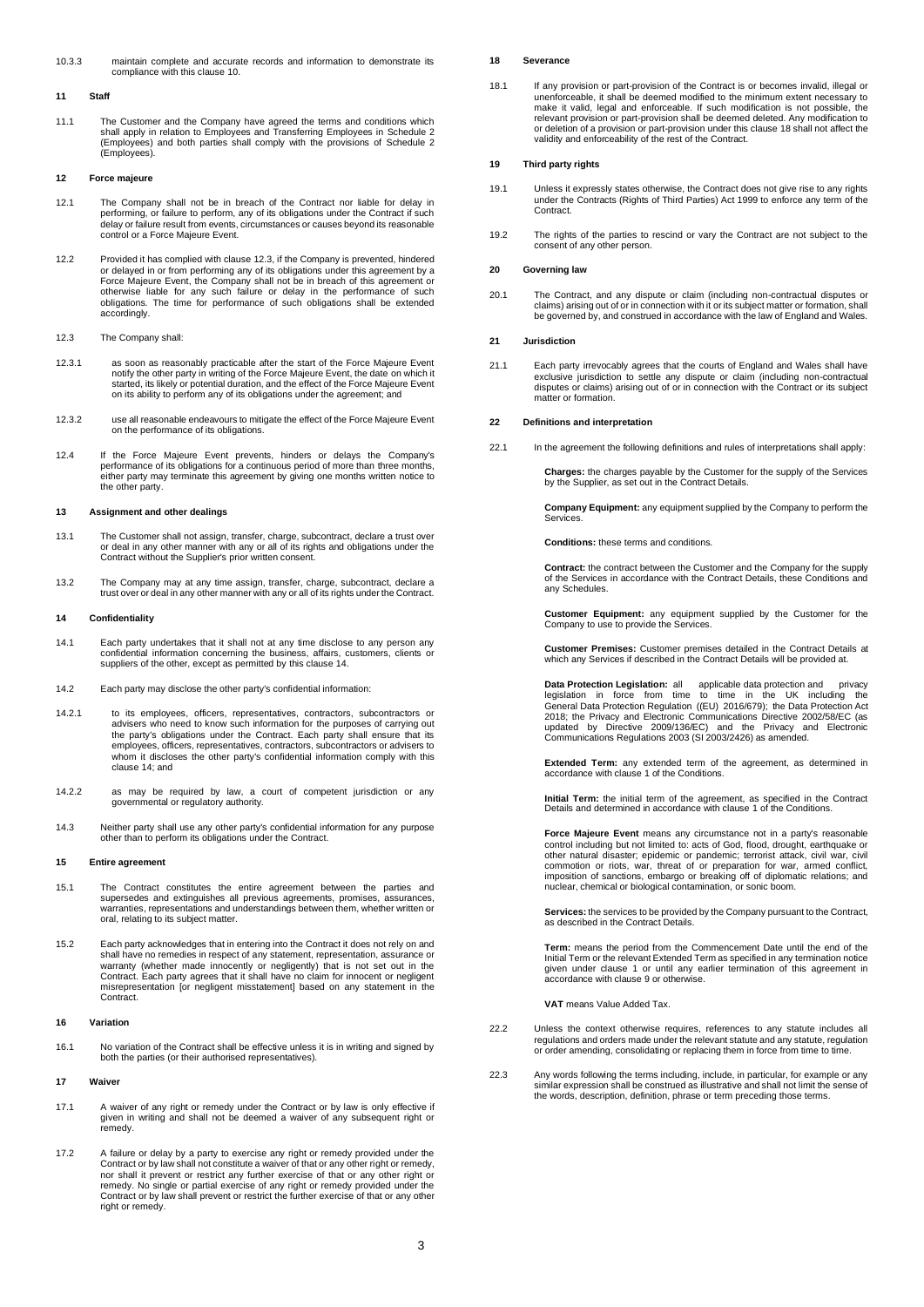# **1 Interpretation**

1.1 The following additional definitions and rules of interpretation in this paragraph apply in this Schedule **Error! Bookmark not defined.**2.

**Employees**: those employees who are listed in Annex 1 of this Schedule 2<br>(Employees) whose contracts of employment will transfer to the Company from<br>the Customer as at the Commencement Date.

**Employee Liability Information:** in respect of each of the Employees: (a) the identity and age of the Employee; (b) those particulars of employment that an employer is obliged to give the Employee under section 1 of the Employment Rights Act 1996; (c) information about any disciplinary procedure taken against<br>the Employee and any grievances raised by the Employee within the previous<br>two years, where a Code of Practice issued under Part IV of the Tra and Labour Relations (Consolidation) Act 1992 relating exclusively or primarily to the resolution of disputes or any other applicable code or statutory procedure applied; (d) information about any court or tribunal case, claim or action either brought by the Employee against the Customer within the previous two years or where the Customer has reasonable grounds to believe that such action may be brought against the Company arising out of the Employee's employment with the Customer; and (e) information about any collective agreement which will have effect after the Commencement Date in relation to the Employee pursuant to regulation 5(a) of the Employment Regulations.

**Staffing Information:** in relation to all persons detailed on the Company's Provisional Staff List, such information as the Customer may reasonably request (subject to the Data Protection Legislation), but including in an anonymised format: (a) their ages, dates of commencement of employment or engagement and gender; (b) details of whether they are employees, workers, self-employed, contractors or consultants, agency workers or otherwise; (c) the identity of their employer or relevant contracting party; (d) their relevant notice periods and any other terms relating to termination of employment or<br>engagement, including any redundancy procedures and contractual<br>redundancy payment schemes; (e) the current wages, salaries (including holiday pay), profit sharing, incentive and bonus arrangements applicable to them and how they are calculated; (f) details of other employment-related benefits including (without limitation) medical insurance, life assurance, pension or other retirement benefit schemes, share option schemes and customer car schemes applicable to them; (g) any outstanding or potential contractual,<br>statutory or other liabilities in respect of such individuals (including in respect of<br>personal injury claims); (h) details of any such individuals absence, maternity or other statutory leave or otherwise absent from work; and (i) copies of all relevant documents and materials relating to such information<br>including copies of relevant contracts of employment or engagement (or<br>relevant standard contracts if applied generally in respect of such ind

**Claims:** has the meaning accorded to it in paragraph 2.3(c) of this Schedule 2.

**Service Transfer Date:** the date on which the Services (or any part of the Services), for whatever reason transfer from the Company to the Customer or any Replacement Company.

**Company's Final Staff List:** the list of all the Company's Personnel engaged in or wholly or mainly assigned to the provision of the Services or any part of the Services at the Service Transfer Date.

**Company's Provisional Staff List:** a list prepared and updated by the Company of all the Company's personnel engaged in, or wholly or mainly assigned to, the provision of the Services or any part of the Services at the da

## **2 Transfer of Employees to the Company at the Effective Date**

- 2.1 The Customer and the Company believe that, pursuant to the Employment Regulations, at the Effective Date, the Company will become the employer of the Employees.
- 2.2 The Customer represents, warrants and undertakes to the Company that:
- 2.2.1 no persons are employed or engaged in the provision of the Services other than the Employees;
- 2.2.2 none of the Employees has given or received notice terminating their employment or will be entitled to give notice as a result of the provisions of this agreement:
- 2.2.3 full particulars of the terms of employment of all the Employees (including all remuneration, incentives, bonuses, expenses and other payments and benefits whatsoever payable) are set out in Annex 1 of this Schedule 2:
- 2.2.4 there is not in existence any contract of employment with directors or employees of the Customer (or any contract for services with any individual) relating to the Services which cannot be terminated by three months' notice or less without giving rise to the making of a payment in lieu of notice or a claim for damages or compensation (other than a statutory redundancy payment or statutory compensation for unfair dismissal);
- 2.2.5 in relation to each of the Employees (and so far as relevant to each of its former employees who were employed or engaged in the provision of the Services) the Customer has:
- 2.2.5.1 complied with all obligations imposed on it by Articles of the Treaty on the Functioning of the European Union, European Commission Regulations and Directives and all statutes, regulations and codes of conduct relevant to the relations between it and its employees or it and any recognised trade union or appropriate representatives;
- 2.2.5.2 maintained adequate and suitable records regarding the service of each of its employees;
- 2.2.5.3 calculated and paid all holiday pay for periods of holiday taken under regulation 13 of the Working Time Regulations 1998 (SI 1998/1833) in accordance with Directive 2003/88/EC of the European Parliament and of the Council of 4 November 2003 concerning certain aspects of the organisation of working time;
- 2.2.5.4 complied with all collective agreements and customs and practices for the time being dealing with such relations or the conditions of service of its employees; and
- 2.2.5.5 complied with all relevant orders and awards made under any statute affecting their conditions of service;
- 2.2.6 the Customer has not been involved in any industrial or trade disputes in the last three years and to the best of the Customer's knowledge, information and belief there are no circumstances which may result in any industrial dispute involving any of the Employees and none of the provisions of this agreement including the identity of the Company is likely to lead to any industrial dispute;
- there is not outstanding any agreement or arrangement to which the Customer<br>is party in relation to the Employees for profit sharing or for payment to any of<br>the Employees of bonuses or for incentive payments or other simi
- 2.2.8 the Customer has not entered into any recognition agreement with a trade union in relation to the Employees nor has it done any act which may be construed as recognition;
- 2.2.9 the Customer has complied with all recommendations made by the Advisory Conciliation and Arbitration Service in relation to the Employees and with all awards and declarations made by the Central Arbitration Committee in relation to the Employees;
- 2.2.10 no amounts due to or in respect of any of the Employees (including PAYE and National Insurance and pension contributions) are in arrears or unpaid;
- no monies or benefits other than in respect of contractual emoluments are<br>payable to any of the Employees and there is not at present a claim, occurrence<br>or state or affairs which may hereafter give rise to a claim against arising out of the employment or termination of employment of any of the Employees for compensation for loss of office or employment or otherwise and whether under contract or any statute or regulations or otherwise;
- 2.2.12 the Customer has provided the Employee Liability Information to the Company regarding each of the Employees either in writing or by making it available to the Company in a readily accessible form;
- 2.2.13 the Employee Liability Information contains information as at a specified date not more than 14 days before the date on which the information was provided to the Company;
- 2.2.14 the Customer has notified the Company in writing of any change in the Employee Liability Information since the date on which it was provided; and
- 2.2.15 the Employee Liability Information was provided not less than 28 days before the Commencement Date.
- 2.3 The Customer shall indemnify the Company in full for and against all claims, costs, expenses or liabilities whatsoever and howsoever arising incurred or suffered by<br>the Company including without limitation all legal expenses and other professional<br>fees (together with any VAT thereon) in relation to:
- 2.3.1 the termination by the Customer of the employment of any of the Employees;
- 2.3.2 anything done or omitted to be done in respect of any of the Employees which is deemed to have been done by the Company by virtue of the Employment Regulations:
- 2.3.3 any claim made at any time by any employee of the Customer other than the Employees who claim to have become an employee of or have rights against the Company by virtue of the Employment Regulations (**Claims**); and

provided that in relation to sub-paragraphs (a)-(c) above such costs, claims, expenses and liabilities are not payable as a result of any act or omission of the Company.

2.4 All salaries and other emoluments including holiday pay, taxation and National Insurance contributions and contributions to retirement benefit schemes relating to the Employees shall be borne by the Customer up to and including the Commencement Date and by the Company with effect from the Commencement Date.

# **3 Employment exit provisions**

3.1 This agreement envisages that subsequent to the commencement of this agreement, the identity of the provider of the Services (or any part of the Services) may change (whether as a result of termination of this agreement, or part, or otherwise) resulting in a transfer of the Services in whole or in part (**Service Transfer**). If a Service Transfer is a relevant transfer for the purposes of the Employment Regulations then, in such event, the Customer or a Replacement Company would inherit liabilities in respect of the Transferring E